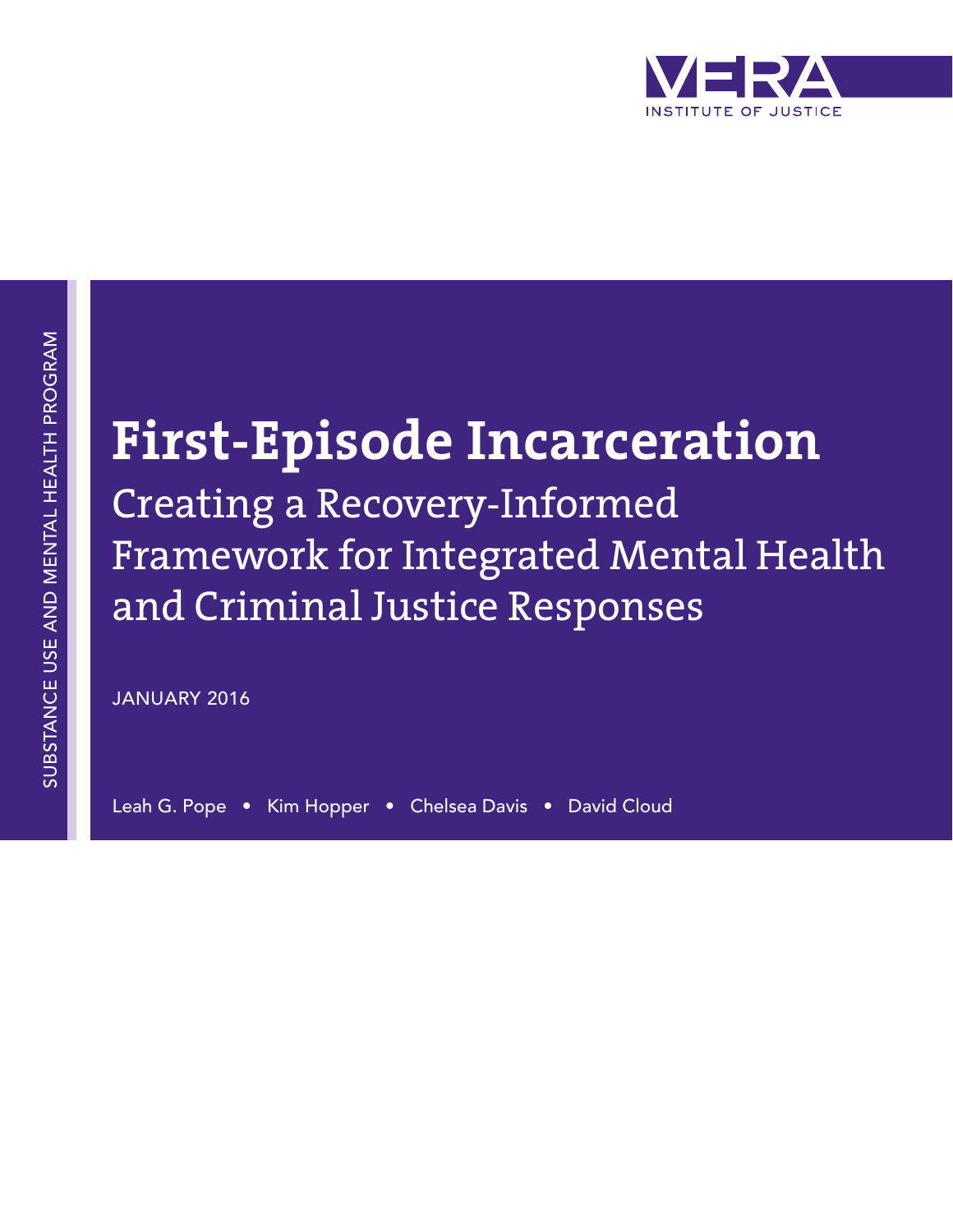#### FROM THE DIRECTOR

While there have been significant shifts in the understanding of mental health over the past 50 years, many of the responses to people with mental illness have changed very little. In the mid-1950s more than half a million people were held in U.S. psychiatric institutions for long periods and often in deplorable conditions. Sixty years later, an equivalent number of people with mental illness are held in the nation's prisons and jails on any given day.

During the 1960s and 1970s, endemic problems of involuntary confinement and abuse in psychiatric hospitals and a new generation of psychotropic medication that could be administered to people with mental health needs living in the community led to a dramatic shift away from residential, inpatient care. It was part of a movement that sought more compassionate care for patients in the context of their communities, based on a vision of people receiving the support they needed to lead stable, functional lives. However, the network of community-based mental health services that was necessary to realize this vision never materialized. In the absence of appropriate policies and practices to respond to people with mental illness, for many people the criminal justice system has become the provider of last resort.

Today there is a growing awareness that the justice system is no substitute for a well-functioning community mental health care system. Courts, public defender agencies, probation offices, and police departments around the country are increasingly adopting initiatives to connect people with mental health needs to treatment and other supportive services.

However, while initiatives to identify and divert people are desperately needed, their success depends on the existence of effective and accessible services. This report addresses fundamental questions about the effectiveness of services for people with mental illness who come into contact with the justice system. Drawing upon interviews with experts in the field, the authors address shortcomings in existing services and describe steps to reach people sooner with interventions that can help prevent future arrest and incarceration. Modeled on promising approaches in the mental health field to people experiencing a first psychotic episode, the report stresses early intervention, an understanding of the social determinants that underlie ill health and criminal justice involvement, and recovery-oriented treatment.

The United States has hundreds of thousands of people with mental illness languishing in the nation's jails and prisons. This is a crisis that demands a fundamental rethinking of how to serve people struggling with mental health disorders. Developing new approaches that can convert an initial contact with the justice system into the first step along a path toward long-term mental health and desistance from crime should be part of that goal.

Jim Parsons Vice President and Research Director Vera Institute of Justice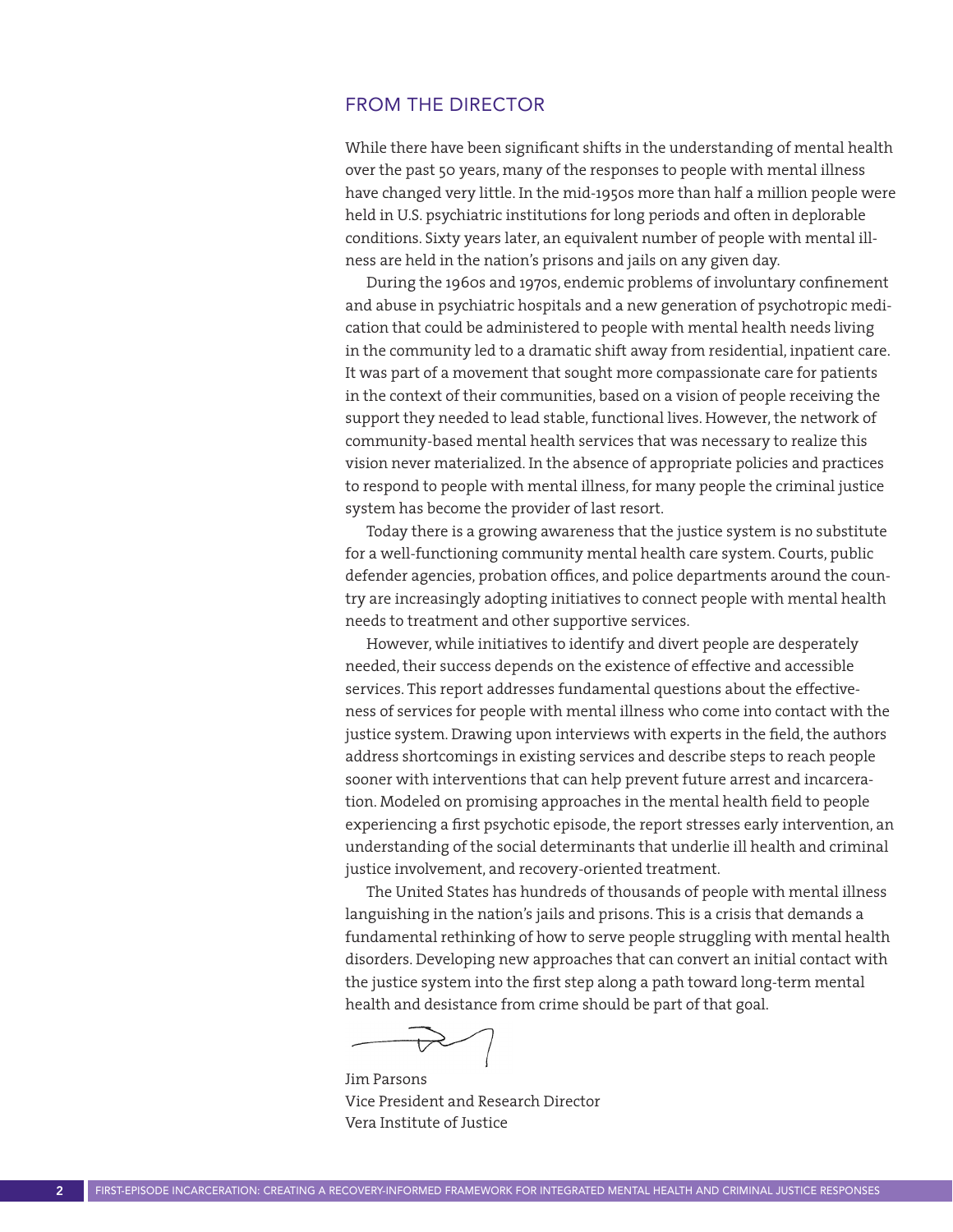# **Contents**

- 4 Introduction
- 5 The mental Illness-criminal justice nexus: Evaluating practice and theory
- 6 Planning for a new generation of interventions
- 7 Expanding the focus of intervention and the metrics of success
- 13 Healthcare reform: Practice standards and workforce development
- 15 Conclusion
- 17 Endnotes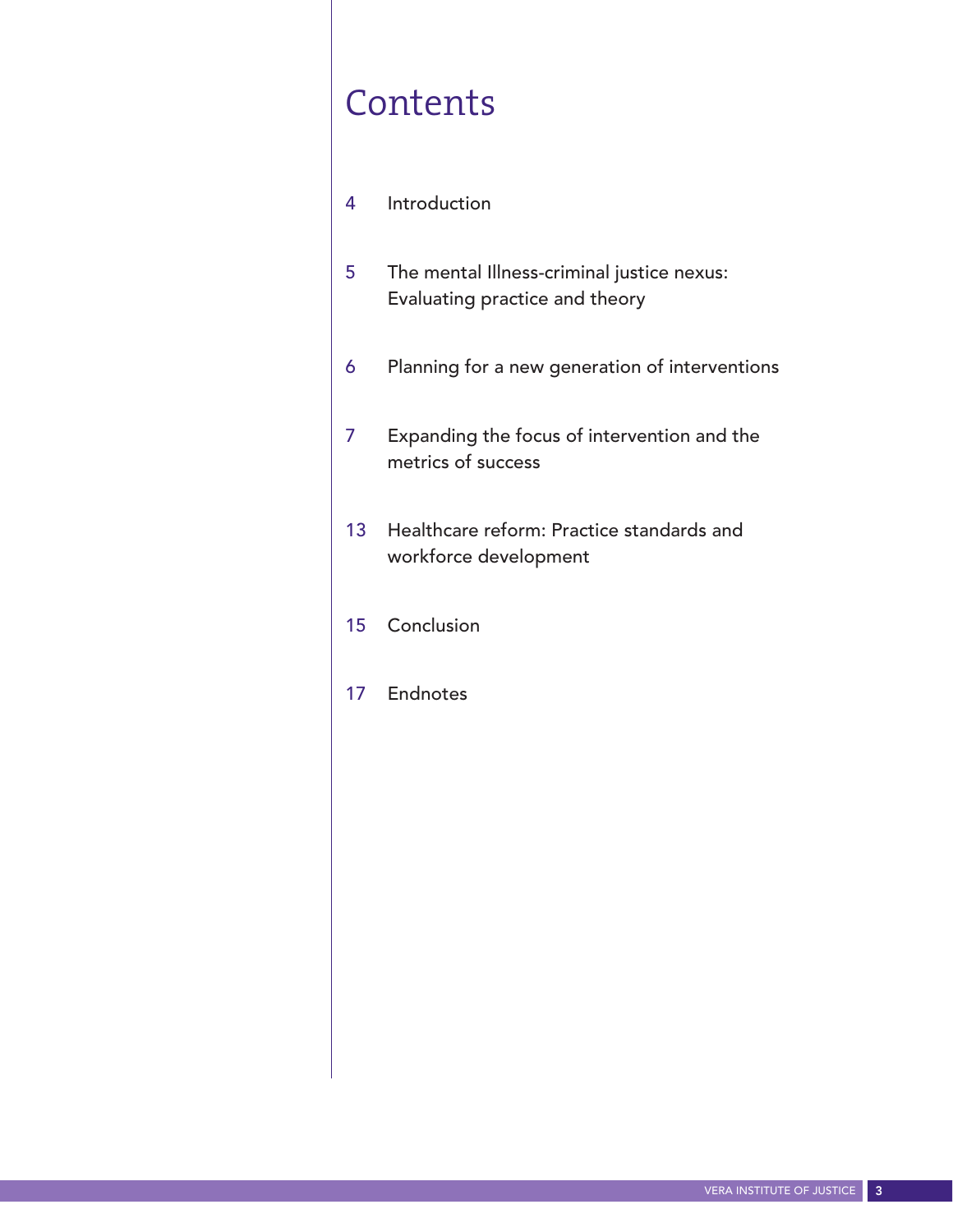### Introduction

There is growing public recognition that the number of people diagnosed with serious mental illness in the U.S. criminal justice system has reached unprecedented levels. In 2007, there were more than 2 million jail bookings of people with serious mental illness.<sup>1</sup> Although prevalence estimates of serious mental illness in jails and prisons vary widely depending on methodology and setting (jail or prison), recent research estimates that approximately 15 percent of men and nearly one-third of women in jail settings have a serious mental illness and that rates of serious mental illness in state prison populations are at least two to four times higher than community populations.<sup>2</sup> This reality places a significant strain on institutional and community resources, including increased expenditures on incarceration. And it sheds light on why so many formerly incarcerated people face daunting prospects for successfully reintegrating into society. Seeking to mitigate these corrosive outcomes, local and state governments have developed a range of programs over the past two decades to serve people with serious mental illness in contact with the criminal justice system.<sup>3</sup>

The driving idea of interventions developed during the past 20 years is to keep people with serious mental illness out of jails and prisons when possible through prevention and diversion programs and to provide appropriate mental health services to those who need them during and after incarceration.4 Unfortunately, however well intentioned this first generation of interventions is, it has become increasingly clear that it has done little to reduce the number of incarcerated people with serious mental illness.<sup>5</sup> Because of

#### METHODOLOGY

The analysis, observations, and recommendations in this report are based on an extensive review of the literature in both the mental health and criminal justice fields, as well as on interviews with 11 national and local practitioners, policymakers, academics, and others involved in responses to people with mental illness who are at risk of running afoul of the criminal justice system.<sup>a</sup> The authors examined peer-reviewed journals, white papers, and reports from government, professional organizations, and nonprofits. After compiling information on national practices, they interviewed 11 stakeholders chosen for their leadership capacity at a variety of organizations that serve people with behavioral health needs affected by the justice system. Although the interviewees' specialties differed, they all answered questions about:

- > emerging practices or programs that merit more evaluation and attention;
- > opportunities for applying mental health service models to clients in criminal justice settings;
- > promising programs using peer counseling;
- > the potential application of mental health recovery frameworks to people in the criminal justice system; and
- > the promise of interventions attuned to environment-based and place-based frameworks.

The authors guaranteed the interviewees anonymity in exchange for candid responses about current programs and interventions in their fields.

a While many of the examples in this report are based in New York, interviewees come from jurisdictions across the country.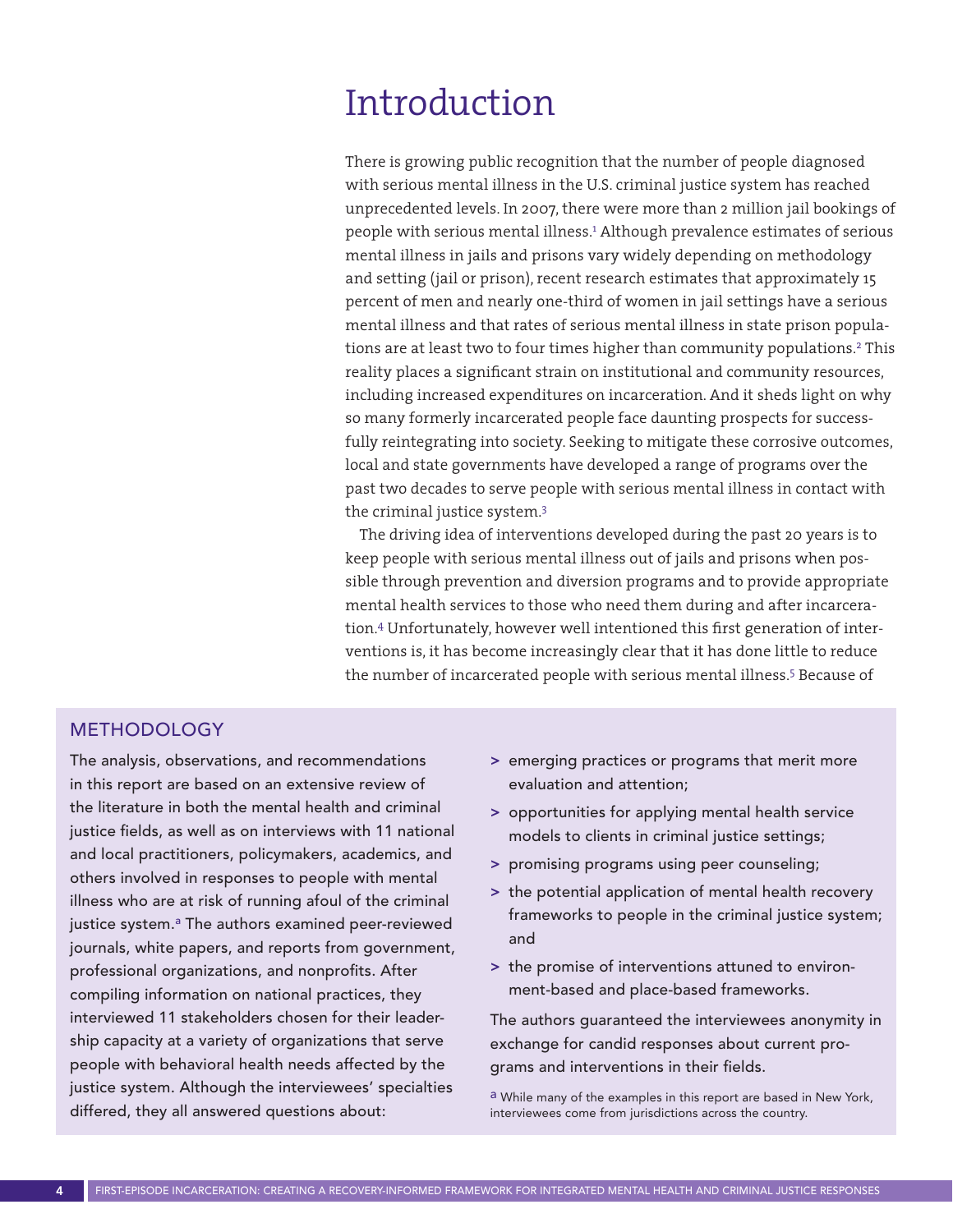the human toll and the staggering expense of incarcerating people with mental illness, policymakers and practitioners in both mental health and justice fields have begun to reevaluate existing policy and practice and to think creatively about what it will take to make meaningful change in how to respond to people with mental illness.<sup>6</sup>

This report outlines a new framework for designing and delivering integrated mental health and criminal justice interventions. It is predicated on creating mental health treatment programs that intervene consistently and productively at the outset of people's criminal justice involvement. After an evaluation of current practice and a discussion of the developing new generation of interventions, the report then draws upon interviews with 11 experts in the field to propose a "first-episode incarceration" framework (modeled on first-episode interventions in the treatment of psychosis) for people who have been diagnosed with mental illness and are in contact with the criminal justice system for the first time. Such a framework is rooted in prevention and early intervention, evidence-informed care, and recovery-oriented practice.7 The goal of the report is to seize the opportunity opened up by the current public debate about how to respond to the dearth of care for people with mental illness who come into the criminal justice system, thereby spurring creative thinking and cross-sector collaborations among mental health and justice system practitioners and policymakers.

## The mental illness-criminal justice nexus: Evaluating practice and theory

People with mental health needs have staggeringly disproportionate involvement with the U.S. criminal justice system. This is not a new phenomenon; get-tough policies responding to people with serious mental illness who committed crimes prevailed for decades. Over the past 20 years, researchers and practitioners have developed a range of interventions to try to reduce the escalating levels of contact. The interventions, including criminal justice models such as crisis intervention teams, mental health courts, and specialty probation models, and mental health programs such as Forensic Assertive Community Treatment (FACT), were hailed as long overdue reforms to national practices and policies that have produced the world's highest rate of incarceration, strained the social and economic fabric of many communities, and reinforced racial and class inequalities.8

However, recent research on these interventions demonstrates that they have not succeeded in reducing the number of people with mental illness involved in the criminal justice system. The efficacy of interventions is typically *The goal of the report is spurring creative thinking and cross-sector collaborations among mental health and justice system practitioners and policymakers.*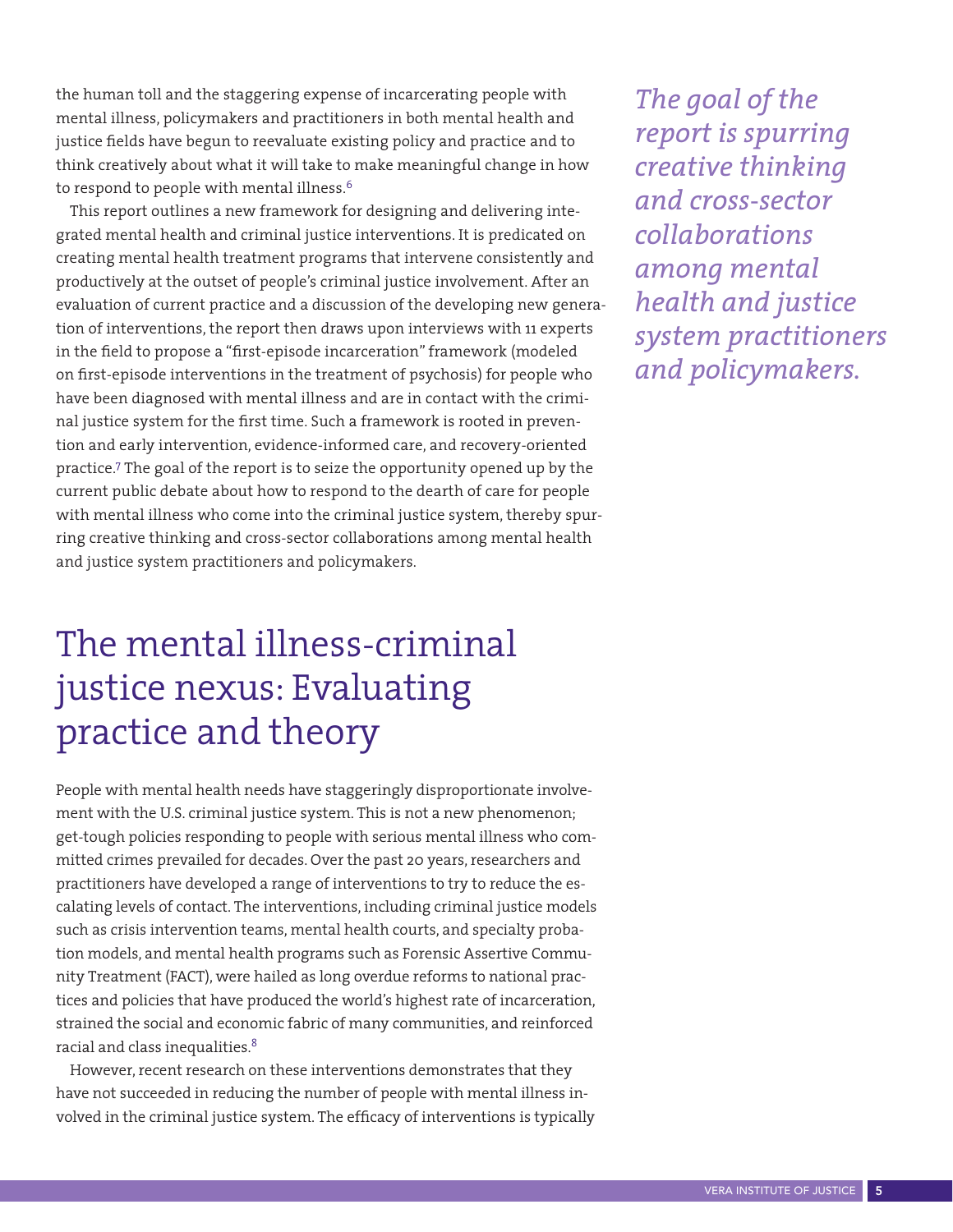assessed by their impact on recidivism.Careful reviews of program effectiveness, however, have found only mixed or modest evidence that existing programs reduce recidivism.9 Little research on program effectiveness has collected mental health outcome data, and studies that have drawn on this data have been unable to show that improved psychiatric symptoms and mental health status lead to improved criminal justice outcomes.<sup>10</sup>

A growing body of scholarly literature argues that prevailing interventions or "first-generation" interventions—have not achieved their goals because they are based on a faulty premise: that people with serious mental illness engage in criminal behavior primarily because of their mental illness.<sup>11</sup> Much has been written about the criminalization of mentally disordered behavior in the wake of deinstitutionalization, a hypothesis suggesting that a decrease in the range of options for responding to people with mental illness led to an increase in the number of them in the criminal justice system.<sup>12</sup> Many analysts cite the criminalization hypothesis to argue that mental health disorders are causal factors for involvement in the criminal justice system, and that mental health treatment would therefore be a remedy for that involvement.<sup>13</sup> Although this hypothesis is a key driver of policy, it fails to account for evidence that untreated symptoms generally do not explain criminal justice involvement; nor does it square with evidence that connecting people to mental health treatment often fails to prevent further involvement.<sup>14</sup>

### Planning for a new generation of interventions

In response to doubts about the effectiveness of current interventions and evidence of their limitations, researchers across several fields have proposed alternative models that take a more nuanced approach to thinking about the relationship between mental illness and crime.15 These new models are sensitive to social context and to the myriad factors that may overlap with mental illness, but are also closely linked to the characteristics of socially disadvantaged communities. They thus share the perspective of a social determinants model—a focus on the circumstances in which people are born, grow up, live, work, and age, that is more focused on inequality than illness in affecting health.<sup>16</sup>

Indeed, scholars proposing next-generation interventions consistently turn attention to the fact that effective interventions cannot be limited to mental health services if the strongest predictors of recidivism (such as homelessness and criminal history) appear in people with and without mental illness. For example, one proposal calls for designing interventions guided by a person-place framework that accounts for individual factors including mental illness, addictions, trauma, and established risks for criminal behavior, including such traits as antisocial personality, as well as environmental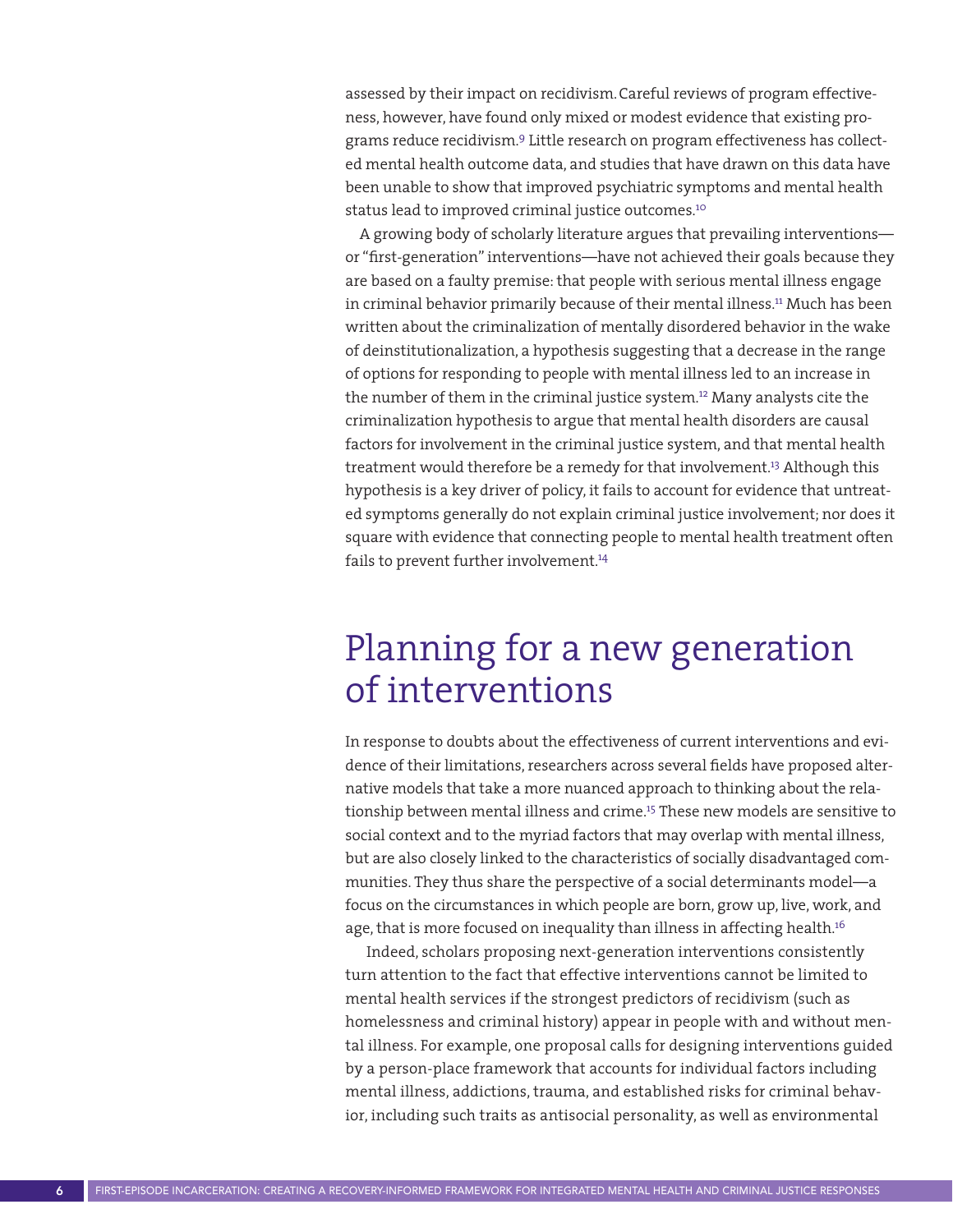factors such as social and environmental disadvantage.<sup>17</sup> This framework suggests that person (individual) and place (environment) risk factors interact to create stress that becomes a catalyst for criminal justice entanglement.<sup>18</sup> A second alternative describes the link between mental illness and criminal justice as one of "moderated mediation," in which the effect of mental illness on criminal behavior is indirect and mediated by more general criminal behavior risk factors such as antisocial history and "poorly structured leisure and recreation time."19 People diagnosed with mental illness may have more of these risk factors than people without diagnoses, but general risk factors predict recidivism regardless of mental illness.

Both of these proposed interventions suggest that the focus of evidencebased practices must be expanded beyond linkage with mental health treatment to target other risk factors including antisocial thinking, addiction, and stress. In "Envisioning the Next Generation of Behavioral Health and Criminal Justice Interventions," the authors identified the Monroe County, New Yorkbased Project Link, and Changing Lives and Changing Outcomes, a holistic, manual-based treatment program for people with mental illness who are involved in the criminal justice system, as two interventions showing promise in targeting multiple issues.<sup>20</sup> An evaluation of Project Link—which comprises a mobile treatment team including a psychiatrist and nurse practitioner; a dual diagnosis treatment residence; and a team of case advocates (who engage clients and link them to mental health, primary care, residential and social services in the community)—demonstrated significant reductions in arrests, number of incarcerations and hospitalizations, and days spent in jail or the hospital.<sup>21</sup> A preliminary evaluation of Changing Lives and Changing Outcomes, which includes nine therapeutic modules, showed significant reductions in mental health symptoms and distress as well as modest reductions in reactive criminal thinking among a group of incarcerated men.<sup>22</sup>

### Expanding the focus of intervention and the metrics of success

The approaches discussed above take an important step in rethinking the relationship between mental illness and crime—namely, they demonstrate that for most people with mental illness, criminal justice involvement is not explained simply by a lack of mental health treatment. In so doing, they broaden the types of risks that put a person with serious mental illness at greater likelihood of running afoul of the criminal justice system. They are also valuable for their practice recommendations. For example, the treatment plan described in Changing Lives and Changing Outcomes addresses key risk factors for both ill-

*The focus of evidence-based practices must be expanded beyond linkage with mental health treatment to target other risk factors including antisocial thinking, addiction, and stress.*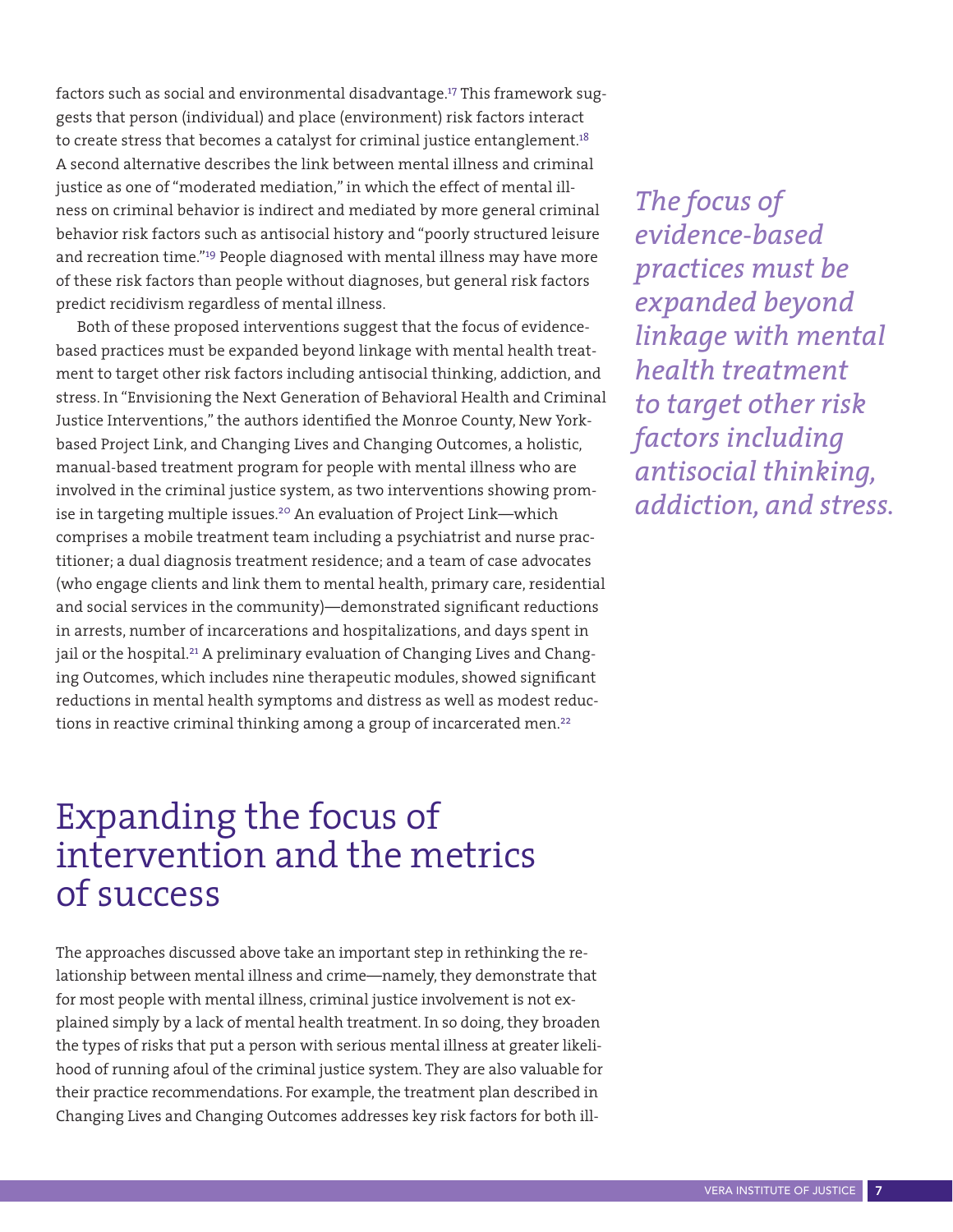#### FIRST-EPISODE INCARCERATION

The experts interviewed for this report cited the need for holistic interventions for people who have both mental illness and early criminal justice system involvement—what one interviewee, borrowing from the mental health literature on first-episode psychosis, called a "first-episode incarceration." Thinking about the intersection of mental illness and criminal justice involvement within this framework opens up new possibilities for how to develop effective approaches. In particular, it highlights the need for prevention and early intervention, for robust, evidence-informed care, and for recovery-informed practice.

None of the interviewees could identify any promising programs in the field that work with people who have been diagnosed with a mental illness but are still early in their involvement in the criminal justice system. Programs they identified as being successful were those that either worked with people during a period of prison incarceration (generally suggesting a conviction and sentence of at least one year) or worked with felony offenders before sentencing (for example, Nathaniel ACT) or upon release from prison.<sup>a</sup> Both types of programs are labor and resource intensive, working with people over relatively long periods and addressing a wide variety of needs ranging from mental health treatment to material help in areas such as housing, employment, and education.

For people in jail, on the other hand, the interviewees described available services as being inadequate. For example, they cited the Brad H. settlement in New York City, which mandated that everyone who receives treatment for a mental illness while confined in a New York City jail also gets discharge planning and, in some cases, additional case management services upon release. Nevertheless, interviewees spoke of the settlement's shortcomings. The settlement agreement cast too wide a net, making it impossible to provide adequate planning to so many people. Moreover, it failed to set standards for what good discharge planning and care should entail.<sup>b</sup>

A recent fiscal brief by the New York City Independent Budget Office bears out the first observation. It reported that although the city Health Department delivered a greater variety of services in 2013 than in 2009, more than half of the 10 types of discharge services were reaching a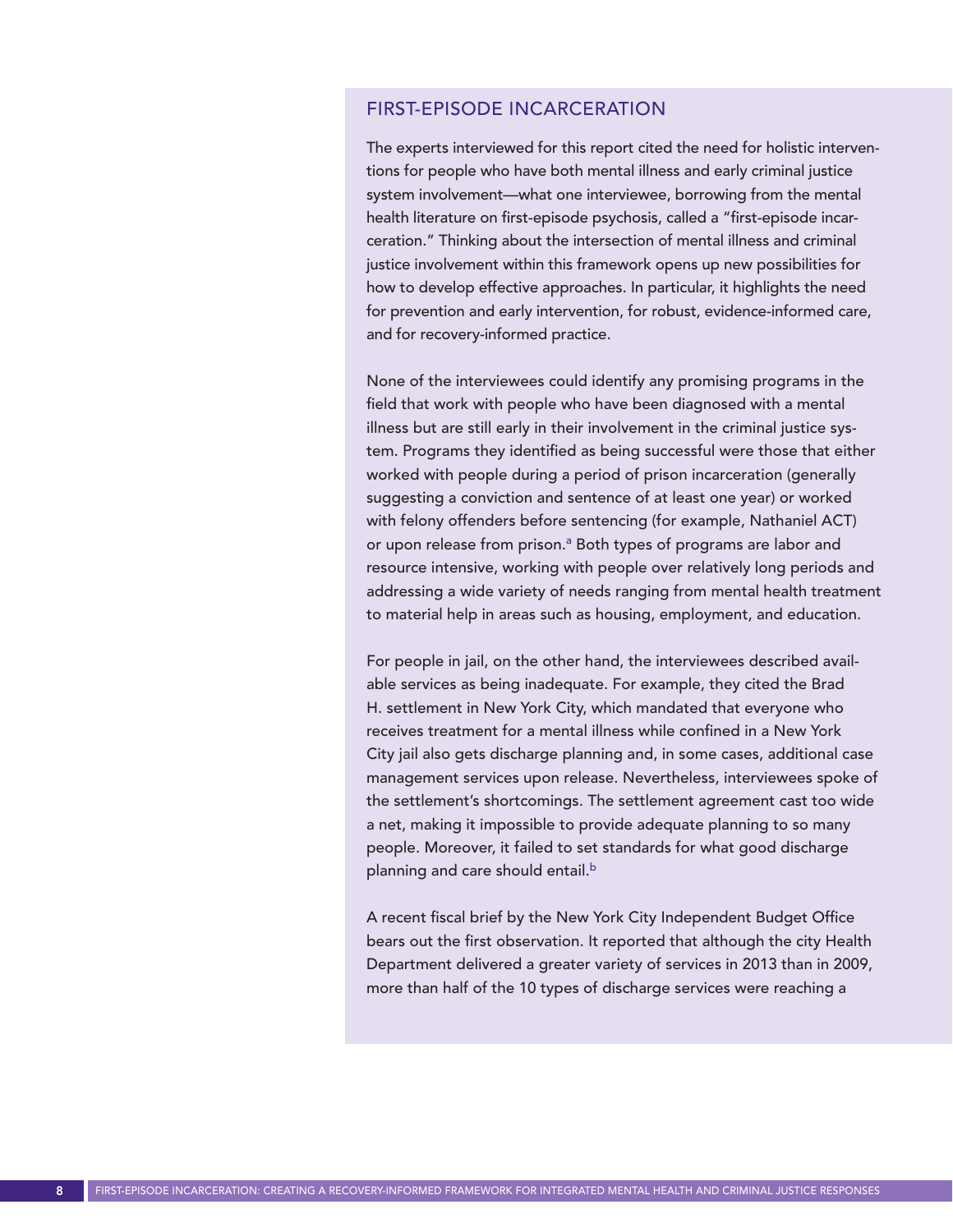smaller share of eligible people in city jails. Thus, for example, more eligible people received comprehensive treatment plans and discharge plans but fewer got referrals or assistance with scheduling appointments upon release.<sup>c</sup> At the very least, discharge planning remains uneven, and many people leave Rikers Island without adequate connections to care or community resources.

Some of the people with mental illness who are arrested and spend time in a New York City jail end up being able to take advantage of alternatives to incarceration, such as diversion through mental health courts or into specialty probation models. These options continue to be important elements on the continuum of interventions for people who become involved with the criminal justice system. For example, the Mayor's Task Force on Behavioral Health and the Criminal Justice System (established in June 2014) has identified emerging interventions in New York City to reduce the number of people who enter jail after arrest: developing diversion drop-off centers, expanding supervised release, and introducing strategies to reduce reliance on monetary bail.<sup>d</sup>

a The New York City-based nonprofit CASES launched the Nathaniel Assertive Community Treatment (ACT) team to help people with serious mental illness successfully make the transition from incarceration back to the community. [perma.cc/BE64-J7DL.](http://perma.cc/BE64-J7DL)

b Following a blistering report on the number, treatment, and follow-up for mentally ill inmates in New York's City's jail (Heather Barr, Prisons and Jails: Hospitals of Last Resort. New York: Urban Justice Center, 1999), the Urban Justice Center filed a class-action lawsuit in 1999 (Brad H. v City of New York) challenging New York City's jail discharge planning activities. The case was settled in 2003 with an agreement that the city would provide discharge-planning services for people who receive psychiatric treatment in city jails. Services mandated under the Brad H. settlement include a supply of and prescription for medication, activation or reinstatement of Medicaid benefits (assuming the person qualifies), referral to or an appointment for mental health treatment, and, for those who are homeless, assistance in applying for supportive housing. Persons classified as having a serious and persistent mental illness receive additional case-management services. See Urban Justice Center. "Brad H. v. City of New York," (New York: Urban Justice Center, October 2015). [perma.cc/9YWC-EYEJ.](http://perma.cc/73TA-K3Y9)

c New York City Independent Budget Office, Has the City Met Its Obligation to Provide Mental Health and Discharge Services in the Jails? (New York: NYC IBO, May 2015). [perma.cc/73TA-K3Y9](http://perma.cc/73TA-K3Y9).

d Mayor's Task Force on Behavioral Health and the Criminal Justice System, Mayor's Task Force on Behavioral Health and the Criminal Justice System Action Plan. (New York: City of New York, December 2014). [perma.cc/E7SV-MLH9.](http://perma.cc/73TA-K3Y9)

*The experts cited the need for holistic interventions for people who have both mental illness and early criminal justice system involvement.*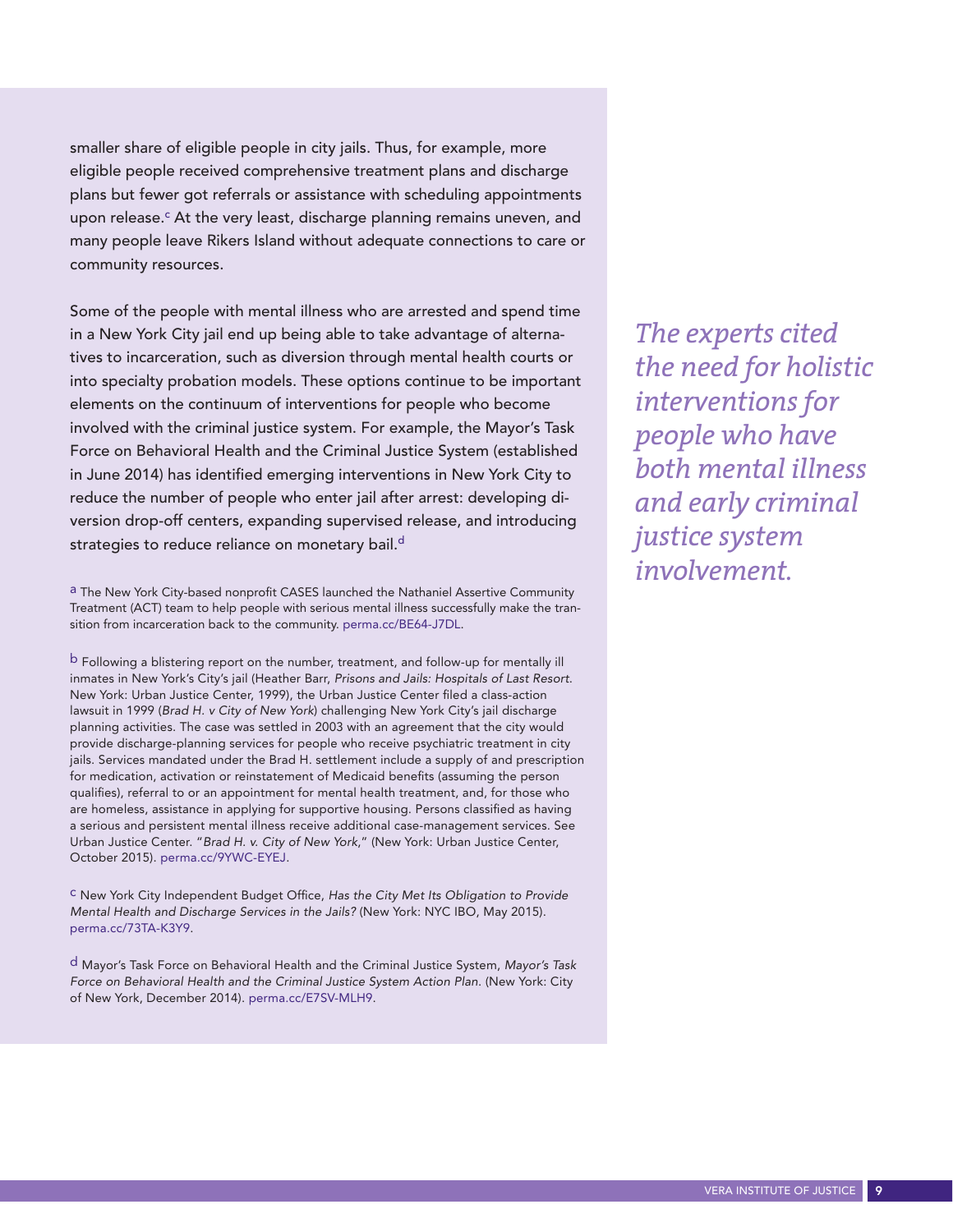ness recurrence and recidivism such as addiction, medication adherence, stress, trauma, and housing, education, and employment needs.<sup>23</sup>

So far, however, there has been little analysis of how to design interventions at the intersection of criminal justice and behavioral health systems that both decrease recidivism and expand life opportunities for participants. This area calls for greater focus from practitioners, researchers, and policymakers. The intense attention to reducing recidivism is understandable given the heavy social and economic costs of incarceration. But the fact that research on outcomes is rarely framed by an orientation to recovery—one that looks at opportunities for people with mental illness coming out of incarceration to renew possibilities, to regain competencies, or to reconnect socially means that existing evaluation research tells us little about how an intervention succeeds in rebuilding lives.<sup>24</sup>

What follows, then, is an attempt to think more broadly about the desirable outcomes of interventions for people involved in the mental health and criminal justice systems. The ultimate goals—desistance from crime and recovery from mental illness—can be slow processes. To show promise, emerging practices and programs must recognize this fact and help to change the life course of people seeking to stop criminal behavior and achieve mental health.25 The ideas introduced here can help to lay the groundwork for further inquiry into what kinds of intervention can halt the progression from the need for mental health services to involvement in the criminal justice system, and what it will take to effect this result.

#### PREVENTION AND EARLY INTERVENTION

Mental health practitioners are making significant improvements in minimizing the disruption and negative life consequences for people experiencing firstepisode psychosis. The rationale for early detection and intervention in mental health is straightforward: Psychotic disorders can derail a young person's social, academic, and vocational development, leading to cumulative disability and social marginalization.<sup>26</sup> Similarly, all interviewees stressed that the interventions for people with early criminal justice involvement and mental illness need to occur prior to incarceration to address their myriad needs.<sup>27</sup> Rather than perpetuating a system that rewards late-stage intervention as opposed to prevention, and rather than providing high-quality interventions to people only once they become hard to serve, interviewees said that the system needs to make a fundamental shift to front-end, early interventions.

A first-episode incarceration framework would thus take a more active approach to people who are diagnosed with a mental illness and also at risk for criminal justice involvement because of the person and place factors described above. The driving idea is a simple one: to invest in people early on to avert or halt a trajectory of interaction with the criminal justice system. Interviewees shared additional ideas such as the development of more crisis centers or crisis respite programs to serve as safe alternatives to emergency rooms; the creation of new neighborhood spaces people can access

*The driving idea is a simple one: to invest in people early on to avert or halt a trajectory of interaction with the criminal justice system.*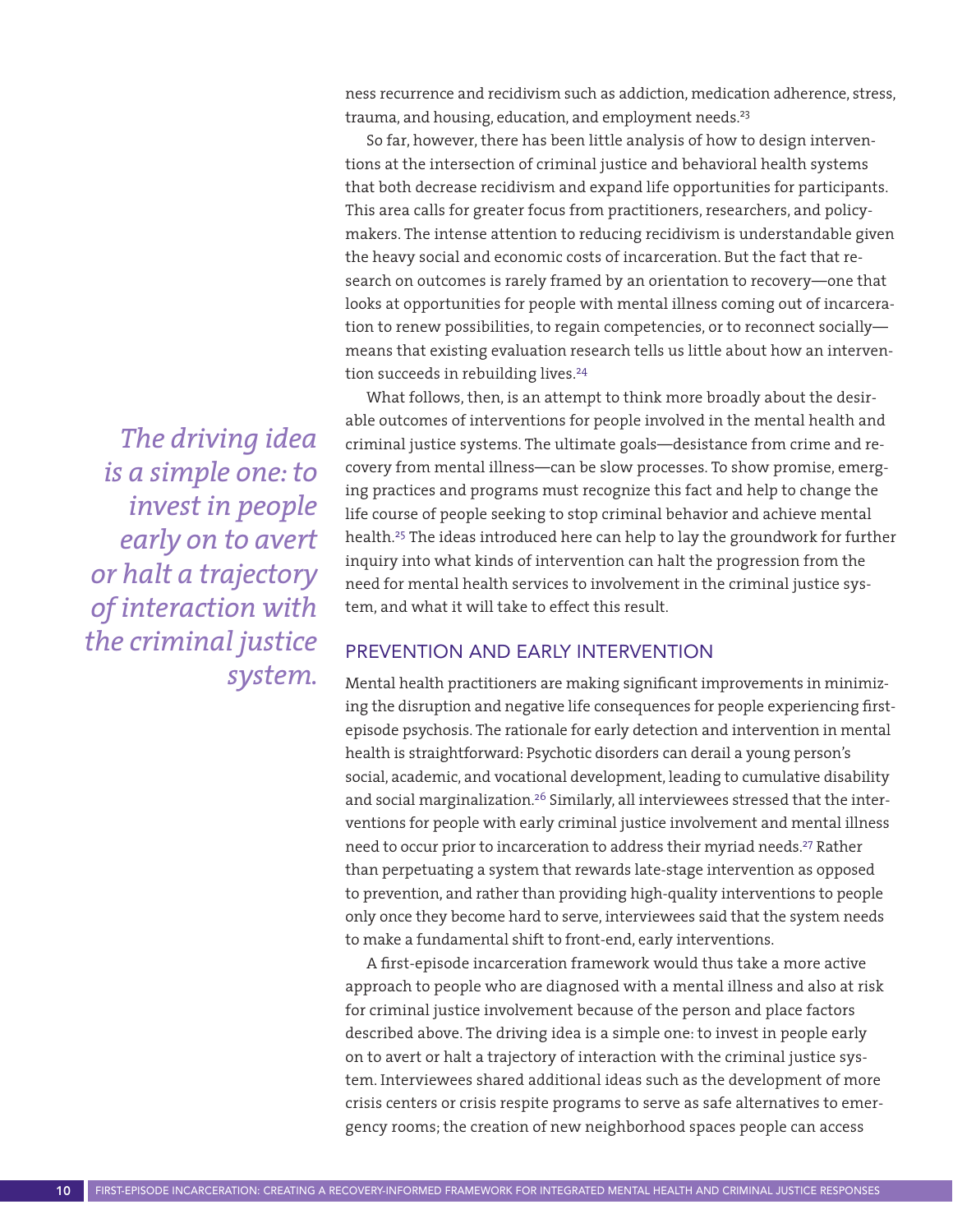when they are not yet in crisis but need a safe place; or the requirement that community mental health providers engage in root-cause analysis to determine the reasons for the outcome when clients come into contact with law enforcement. At a basic level, prevention and early intervention may be less about designing totally new programs than about integrating existing elements of effective practice into a comprehensive program.

#### COMPREHENSIVE CARE

Indeed, the experts interviewed agreed that if mental health programs are to be effective in preventing or disrupting a trajectory of criminal justice involvement, they need to deal with the factors that lead people to get arrested and rearrested—factors that are generally not related to their mental illness. Promising models such as Nathaniel ACT were cited because, as one interviewee reflected, they "deal with other things—the factors that lead people to getting rearrested—and actively work with people around those issues."

More generally, mental health treatment must be reconfigured to include not only therapeutic intervention, but also strategies to address people's material needs and the place-level factors that affect their lives and communities: homelessness, unemployment, high levels of violence, and other forms of social and economic disadvantage. Helping people with housing, for example, was commonly cited across interviews as something that makes a real difference in improving outcomes and keeping clients engaged in treatment and invested in their recovery. This is consistent with the literature cited above on next-generation interventions that target environmental as well as individual risk factors.<sup>28</sup>

Individual risk factors were not discounted, however; in fact, several interviewees advocated for additional attention to substance use as a driver of criminal justice activity. They lamented the fact that substance abuse is often ignored and kept separate by community service and justice treatment agencies and professionals—something that is particularly problematic given the high co-occurrence of mental illness and substance use among people with criminal justice involvement. In turn, these interviewees stressed the need for integrated mental health and substance abuse interventions, suggesting that people should not have to go to separate treatment programs for these needs (nor receive a different type of care depending on whether their point of entry is the mental health system or the substance abuse treatment system).

An additional feature that emerged in discussions of more comprehensive care—and one that has not surfaced in the literature on this population—was the notion that mental health programs need to be designed to allow clients to pursue educational and vocational opportunities. As one interviewee observed, "One problem with a lot of mental health programs is that there is not a lot of flexibility for the people involved. A lot of times people involved in programs want to work, and that's not necessarily an option. It's an ongoing problem."29 Although some mandated mental health

*"One problem with a lot of mental health programs is that there is not a lot of flexibility for the people involved. A lot of times people want to work, and that's not necessarily an option."*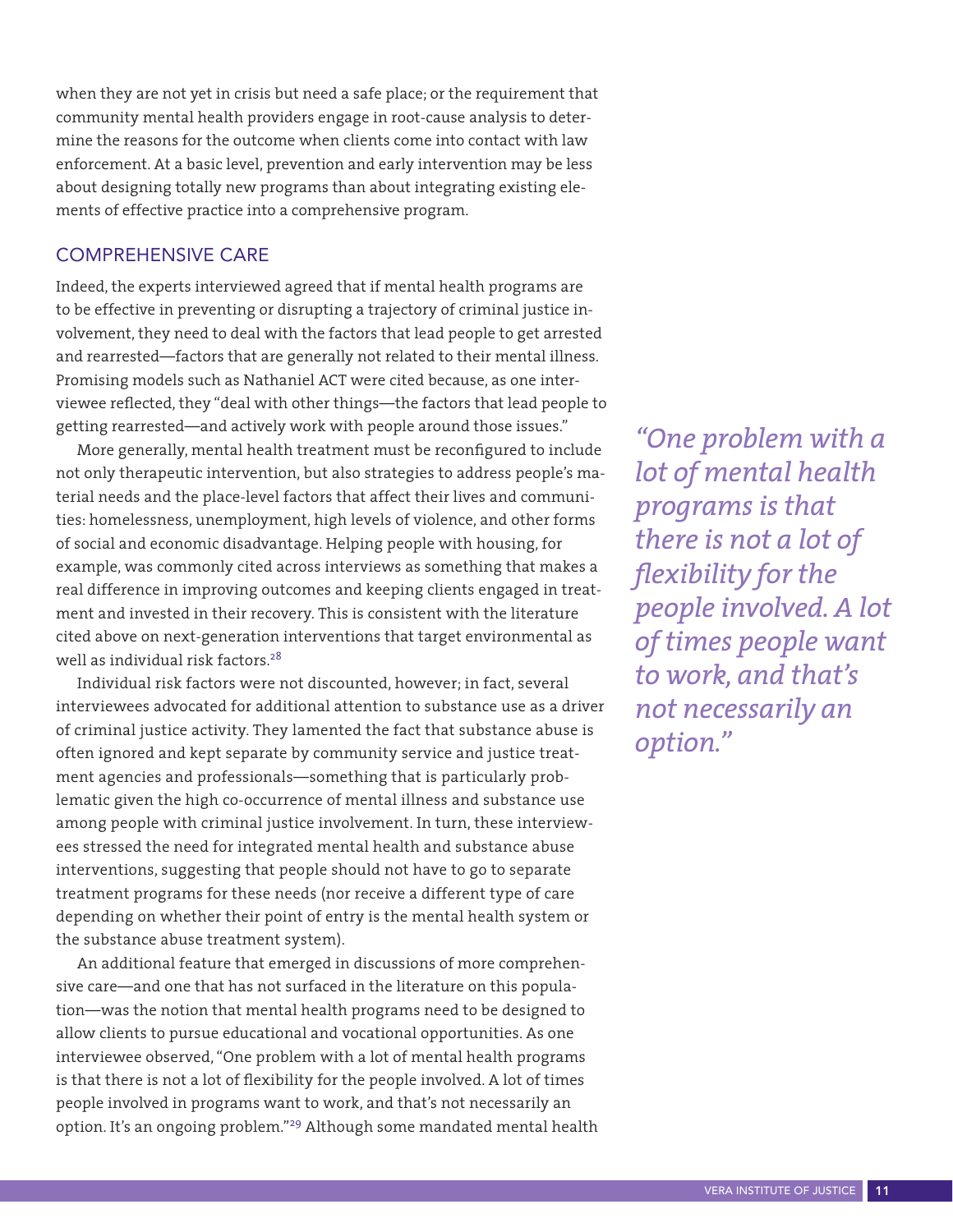treatment programs likely allow time for pursuing work or training opportunities, a more thorough look at how existing programs support—or at least accommodate—clients' other needs and desires is warranted. This is especially true because, as research on the coordinated specialty care model adopted by the National Institute of Mental Health's RAISE Early Treatment and Connection Program has found, many clients value its supported employment and education services and feel motivated to fulfill the program's other requirements.<sup>30</sup>

#### RECOVERY-INFORMED PRACTICE

Another valuable observation from some interviewees was the importance of a recovery-oriented practice perspective when working with people with both mental illness and criminal justice involvement. Although definitions of "recovery" are varied and contested, the notion that people with a psychiatric disorder can reclaim a life of their own authorship regardless of their persistent difficulties has guided transformation in the mental health system since the 1990s. $31$ 

Nevertheless, some interviewees stressed that few programs based on principles of recovery exist at the intersection of behavioral health and criminal justice. One interviewee, an academic researcher and practitioner, said that many programs are still operating with a "disablement model—looking at deficits and not holding people to higher standards." In contrast to those people who emphasized the need for material resources, she felt that too much work was "instrumental" and that more emphasis should be placed on building character and teaching the skills that foster empowerment such as grit, optimism, and conscientiousness. "How do you get that grit or zeal for another life? How do you rise again and again and again even though you keep seeing things that are negative?" This expert also noted that most people with whom she has worked and who have transitioned out of prison are uncomfortable with being on the receiving end of so much help without the opportunity to give back; part of being successful in avoiding additional criminal justice involvement is having the chance to identify with and take action as the new person you have become.

What, then, should recovery-informed practice look like for people with mental illness who are at an early stage of involvement in the criminal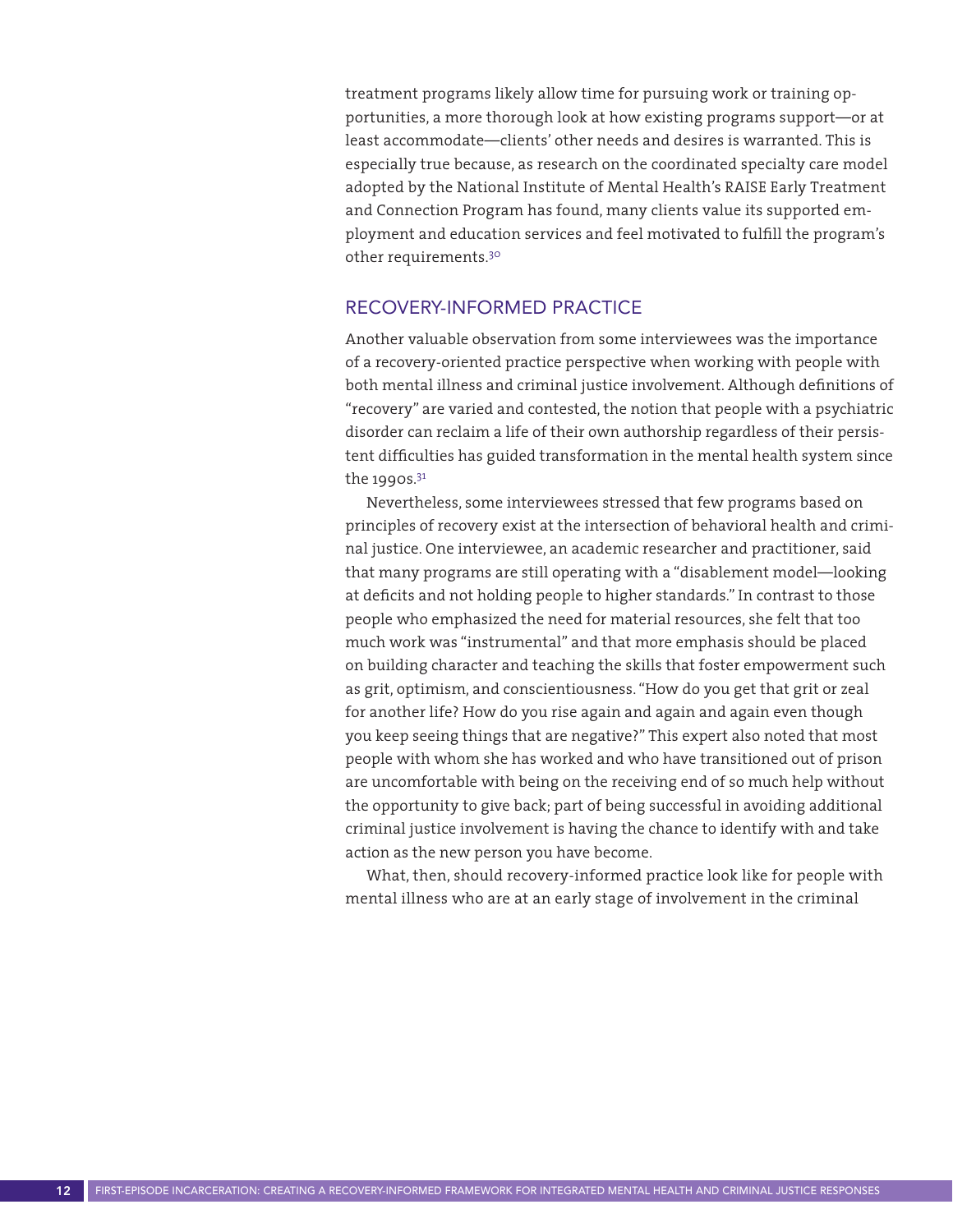justice system? It should include four central elements. First, policy and practice must be trauma-informed and trauma-specific. Researchers increasingly recognize the profound and enduring effects of trauma and its role in the development of subsequent health issues.<sup>32</sup> The interviewees stated that there is much to be done to educate providers about the role and impact of trauma in people's lives (as well as its likelihood of increasing the risk of criminal justice involvement) and to integrate trauma-specific responses into the mental health and criminal justice systems. This involves a larger project of creating trauma-informed environments where people can access services—environments that are characterized by safety, trustworthiness, choice, collaboration, and empowerment.<sup>33</sup>

Second, practitioners should strive to make mental health and criminal justice labels secondary and tertiary to their client's treatment. That is, they should focus on developing relationships with people that are person-centered and aim to understand and deliver on what people really need. Third, recovery-informed practice must go hand-in-hand with a wellness approach, focusing holistically on people, understanding the impact of social determinants on their quality of life, and empowering them to focus on self-care.<sup>34</sup>

Finally, there is considerable room for improvement in integrating families and peers into this work. Several of the interviewees noted that families are often eager to be involved in caring for their loved ones but may be alienated or shut out by the system. Family members can be a key resource for identifying times when a person may need extra resources and can also provide essential support functions in a system that is under capacity.

The integration of peers in the mental health workforce has already been adopted as an important part of healthcare reform and should become a model for support at the intersection of mental health and criminal justice.<sup>35</sup> Peers have played an essential role in the public discourse about recovery and provide a powerful counterpoint to conventional notions of patient or inmate; they are increasingly recognized as having transformed their experience into expertise and serve as credible, embodied evidence of recovery.<sup>36</sup> The fact that so many people with a history of criminal justice involvement also have been diagnosed with a mental illness and the fact that the value of mental health peers is increasingly apparent should mean that peers are routinely involved in this field as a strategy for disrupting the cycle of criminal justice involvement.

*First, policy and practice must be trauma-informed and traumaspecific. Researchers increasingly recognize the profound and enduring effects of trauma and its role in the development of subsequent health issues.*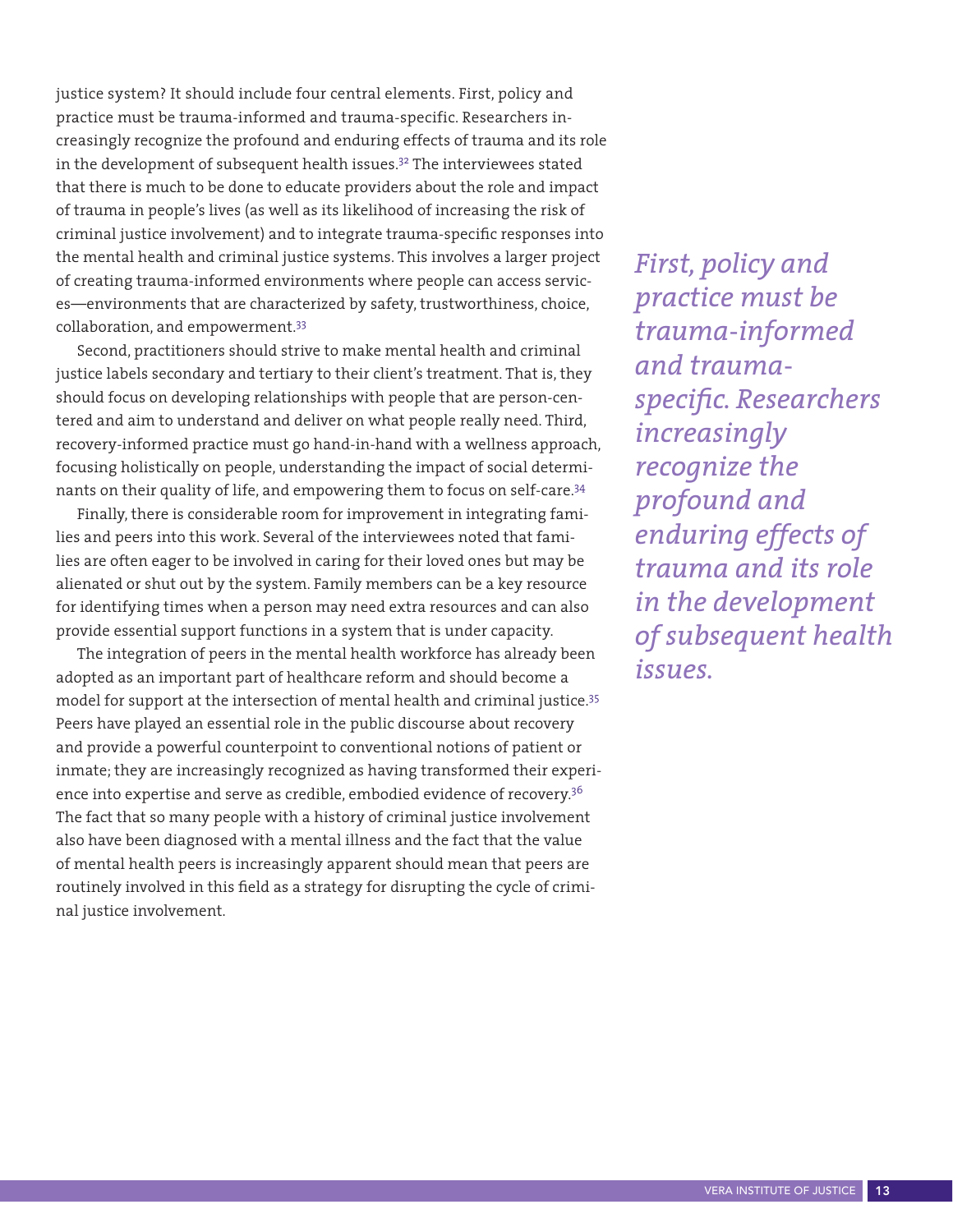# Healthcare reform: Practice standards and workforce development

Developing interventions that prevent people from moving on a trajectory from involvement in the mental health system to involvement in the criminal justice system requires scrutiny of mental health practice standards and workforce development.<sup>37</sup>

The interviewees stressed that even if people with mental health problems receive more services, it is not always clear that the services measure up to best practice in the field. They cited case management as a good example of this inconsistency. Many interventions specify that clients should receive case management, but the programs lack standards that specify what good case management entails, or fail to grapple with such difficult questions as what effective participant recruitment looks like or what the core components are for successfully engaging clients. Interviewees also said that many existing programs do not follow particular models (such as evidence-based interventions), adding that the programs get little guidance and that available standards are not always applied in the field.

Workforce development among community health workers and mental health clinicians suffers from the same lack of rigor and consistency. Interviewees said that there are not enough staff trained to meet rising demand and that staff turnover will remain a widespread problem because of the intense experience of providing community mental health services.<sup>38</sup> Furthermore, they said that many staff in mental health programs resist working with people with criminal justice involvement (echoing Pope et al's research finding of stigma toward working with justice-involved people with mental illness).39 One expert said that agencies must do more to become "justice sensitive" and to embed that sensitivity into their mission statement as well as their employee training, policies, procedures, and programming.

Finally, there was a sense among the interviewees that even with the implementation of effective, evidence-based models and the development of a skilled workforce, the success of particular programs is ultimately rooted in agencies and staff who "do what it takes" to work with and advocate on behalf of clients. Many of them described how the individual success stories heard in the field are almost invariably connected to the development of a strong relationship between a client and a staff member who recognizes that client as a person first. This is another reason why peers can play such a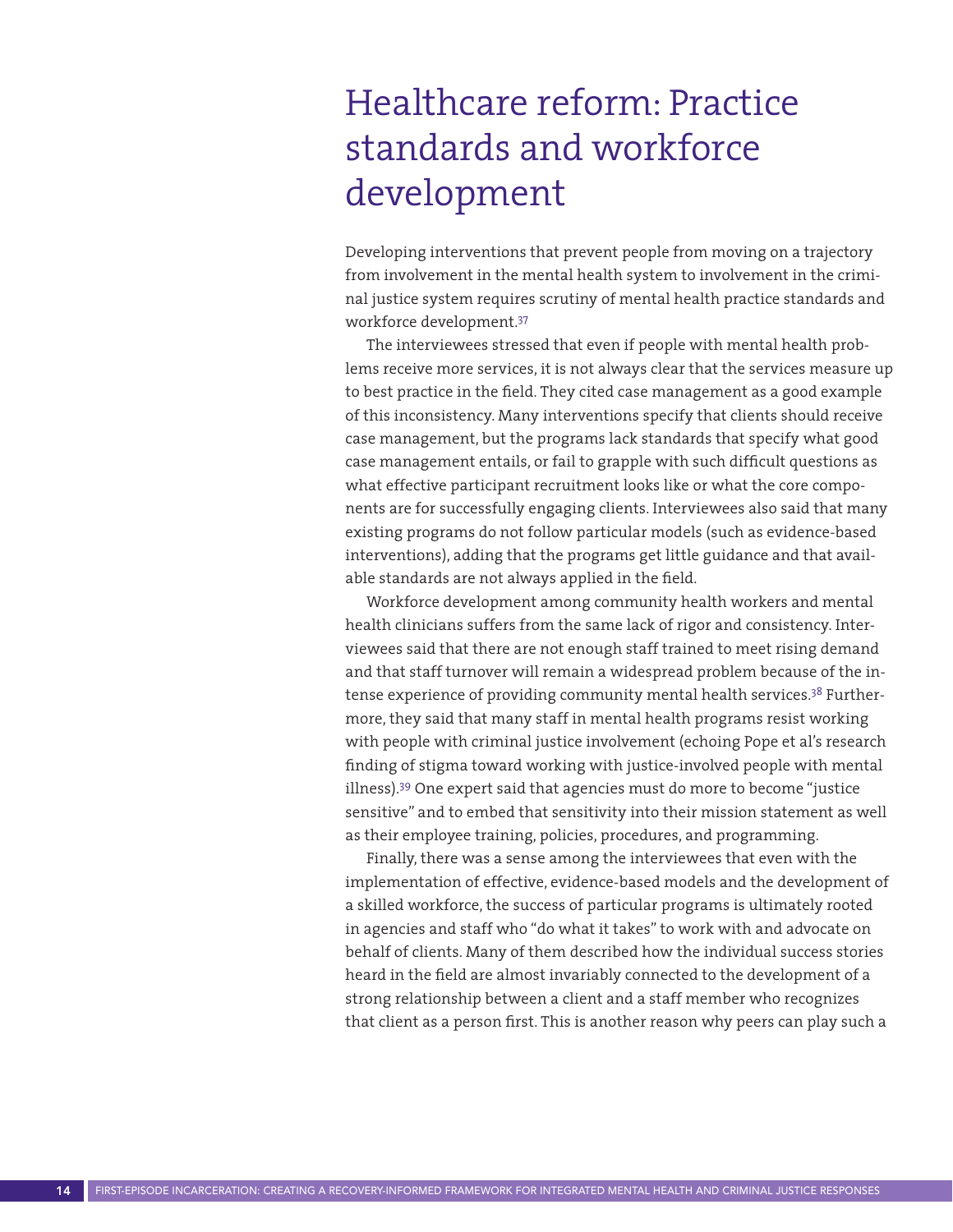vital role in the workforce—modeling for other staff how they connect with people and demonstrating to both staff and clients the possibility of a rich life beyond the criminal justice and mental health systems.

Not surprisingly, the people interviewed for this report were highly attuned to the potential of recent healthcare reforms such as the federal Affordable Care Act (ACA) and Medicaid redesign to drive change in this arena. In addition to focusing on the new funding streams available because of legislation and policy change—and the resulting ability to strengthen existing programs and develop innovations—experts highlighted the fact that healthcare reform is pushing entities to develop more rigorous accountability measures and produce better outcomes. Indeed, if care coordination and continuity are to be cornerstones of a reformed healthcare system, and if organizations are held to related metrics, then it seems inevitable that those who serve people at the intersection of the mental health and criminal justice systems will have far higher incentives to treat this population holistically. The interviewees were cautiously optimistic about the ability of healthcare reform to infuse new levels of accountability into the system and transform practice standards in turn.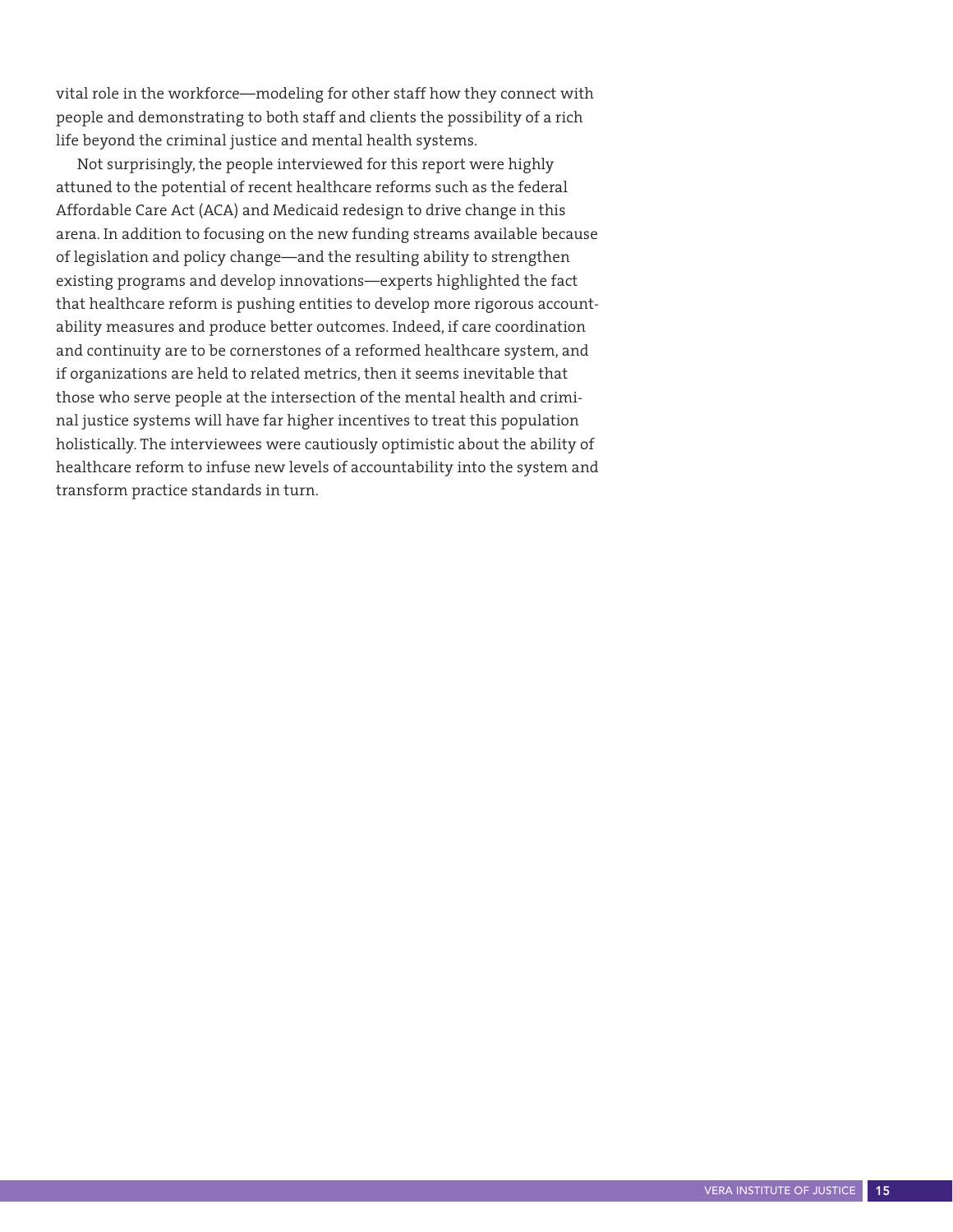### Conclusion

After a period of unrelenting growth in the U.S. jail and prison populations and policies that have increased the disproportionate contact of people with mental illness with the criminal justice system, local and national momentum is building for reforms at the intersection of mental health and criminal justice. In this environment, the development of alternative approaches to thinking about the relationship between mental illness and crime is a welcome sign of change that could lead to real system reform. Experts have begun to map a broader range of risk factors that put someone with serious mental illness at greater likelihood of coming into contact with the criminal justice system. This understanding in turn points to the need for a more comprehensive response than that provided by standard mental health services alone.

This report's authors propose that the development and dissemination of next-generation interventions in the field accompany a more specific focus on people with a mental illness at the outset of their involvement in the criminal justice system. Adopting the lens of first-episode incarceration provides a way of imagining an integrated criminal justice and mental health system that is proactive about providing the necessary supports and services to people as soon as they enter either system and that aggressively commits to recoveryinformed practices capable of generating expanded life opportunities.

Front-end, comprehensive, recovery-driven interventions have real potential to disrupt a path of criminal justice involvement by holding onto valued activities such as employment, schooling, and social connectedness that people pursue. Such interventions envision people as citizens and not only as justice-involved.

There is reason for optimism that change is on the horizon, given the unprecedented opportunities created by the ACA and the rollout of new local and national initiatives intended to transform how the criminal justice system interacts with people diagnosed with mental illness. But palpable, on-the-ground change will take time, committed work, and ongoing assessment of its effectiveness. An important next step will be to expand the capacity of the mental health workforce to deliver high-quality interventions that follow a recoveryoriented, full-service model and to recruit and train new staff who are deeply committed to working with justice-involved people with mental illness.

*Front-end, comprehensive, recovery-driven interventions have real potential to disrupt a path of criminal justice involvement. Such interventions envision people as citizens and not only as justice-involved.*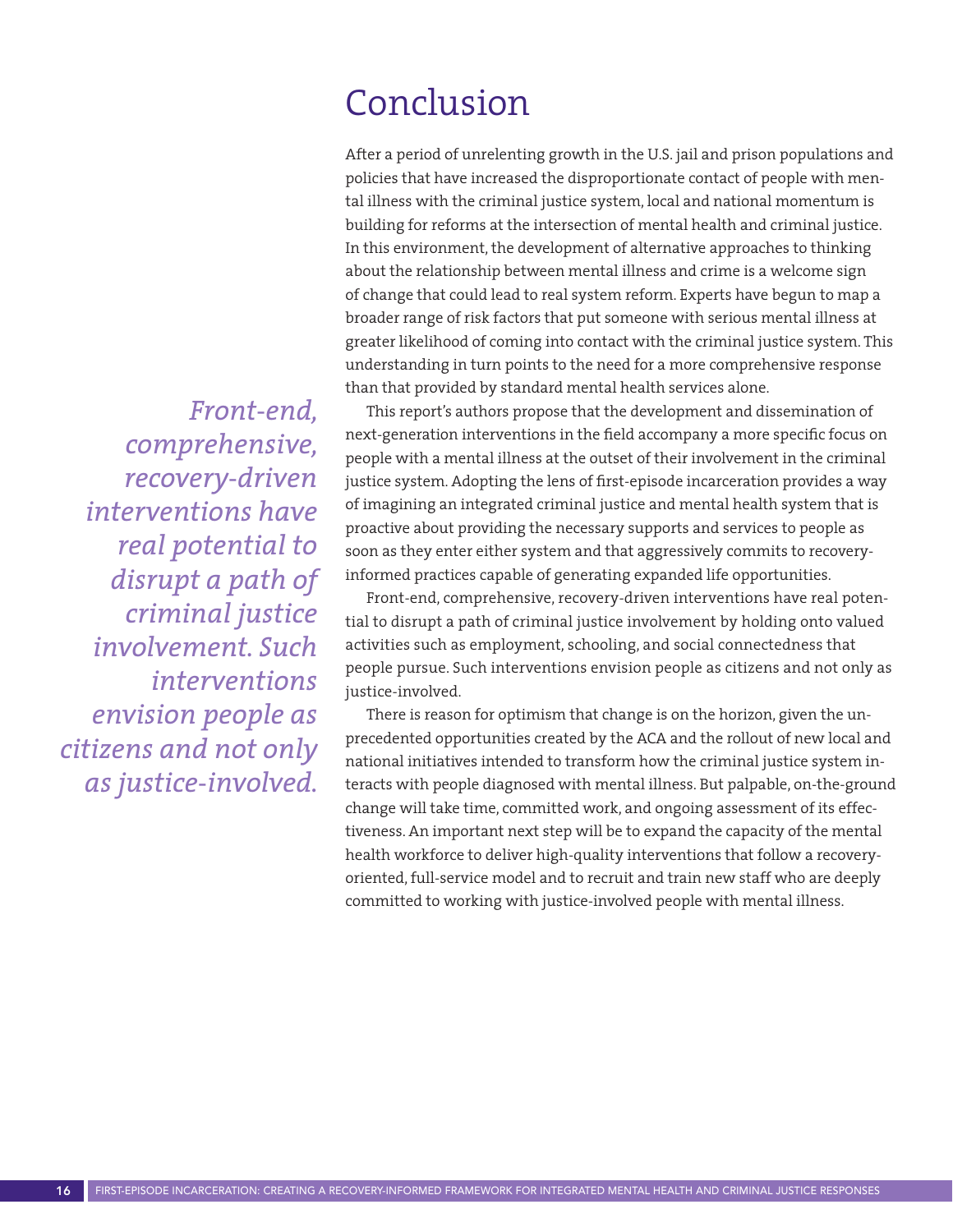#### ENDNOTES

- 1 Henry Steadman et al., "Prevalence of Serious Mental Illness Among Jail Inmates," Psychiatric Services 60, no. 6 (2009): 761-765. For comparison: roughly 1.8 million people received inpatient mental health treatment in 2011 (see Substance Abuse and Mental Health Services Administration, Behavioral Health, United States 2012. (Rockville, MD: Substance Abuse and Mental Health Services Administration, 2013, HHS Publication No. (SMA) 13-4797)).
- 2 Steadman et al., 2009, p. 764; Seth J. Prins, "Prevalence of Mental Illness in U.S. State Prisons: A Systematic Review," Psychiatric Services 65, no. 7 (2014): 862-872.
- 3 David Cloud, On Life Support: Public Health in the Age of Incarceration (New York: Vera Institute of Justice, 2014); Council of State Governments, Criminal Justice/Mental Health Consensus Project Model (New York: Council of State Governments/Eastern Regional Conference, 2002); David Cloud and Chelsea Davis, Treatment Alternatives to Incarceration for People with Mental Health Needs in the Criminal Justice System: The Cost-Savings Implications (New York: Vera Institute of Justice, 2013); and Matthew W. Epperson et al., "Envisioning the Next Generation of Behavioral Health and Criminal Justice Interventions," International Journal of Law and Psychiatry 37, no. 5 (2014): 427-438.
- 4 Mark R. Munetz and Patricia A. Griffin, "Use of the Sequential Intercept Model as an Approach to Decriminalization of People with Serious Mental Illness," Psychiatric Services 57, no. 4 (2006): 544-549. For a brief history of the emptying of psychiatric hospitals as a result of deinstitutionalization and the related increase in the number of people with mental illness entangled in the criminal justice system, see Cloud, 2014.
- 5 Epperson et al., 2014, p. 427.
- 6 Cloud and Davis, 2013. [perma.cc/M2WM-2V34](http://perma.cc/M2WM-2V34).
- 7 Robert K. Heinssen, Amy B. Goldstein, and Susan T. Azrin, Evidence-Based Treatments for First-Episode Psychosis: Components of Coordinated Specialty Care, (Washington, DC: NIMH April 14, 2014). [perma.cc/9DTX-C98Z](http://perma.cc/9DTX-C98Z).
- 8 Pew Center on the States, One in 100: Behind Bars in America (Washington, DC, Pew Center on the States, February 2008). [perma.](http://perma.cc/7XE4-G76R) [cc/7XE4-G76R](http://perma.cc/7XE4-G76R).
- Michael S. Martin et al., "Stopping the Revolving Door: A Meta-Analysis of the Effectiveness of Interventions for Criminally Involved Individuals with Major Mental Disorders," Law and Human Behavior 36, no. 1 (2011): 1-12; Jennifer L. Skeem, Sarah Manchak, and Jillian K. Peterson, "Correctional Policy for Offenders with Mental Illness: Creating a New Paradigm for Recidivism Reduction," Law and Human Behavior 35, no. 2 (2011): 110-126.
- 10 One study of FACT found that the program significantly increased outpatient mental health treatment use and reduced arrests. However, because the study relied upon administrative data, it could not offer any conclusions about clinical outcomes such as improved symptoms, functioning, or quality of life. See Karen J. Cusack et al., "Criminal Justice Involvement, Behavioral Health Service Use, and Costs of Forensic Assertive Community Treatment: A Randomized Trial." Community Mental Health Journal 46, no. 4 (2010): 356-363.
- 11 Epperson et al., 2014, p. 430; H. Richard Lamb, "Deinstitutionalization and the homeless mentally ill," Psychiatric Services 35, no. 9 (1984): 899-907.
- 12 M.F. Abramson, "The Criminalization of Mentally Disordered Behavior: Possible Side Effect of a New Commitment Law," Hospital and Community Psychiatry 23, no. 4 (1972): 101-107.; Lamb, 1984, pp. 899-907.
- 13 William H. Fisher, Eric Silver, and Nancy Wolff, "Beyond Criminalization: Toward a Criminological Model of Mental Health Policy and Services Research," Administration and Policy in Mental Health and Mental Health Services Research 33, no. 5 (2006): 544- 557.
- 14 One group of researchers estimates that the relationship between mental illness and crime is direct in only about one in 10 offenders with mental illness. See Skeem, Manchak, and Peterson, 2011, p.118.
- 15 Jeffrey Draine et al., "Role of Social Disadvantage in Crime, Joblessness, and Homelessness Among Persons with Serious Mental Illness," Psychiatric Services 53, no. 5 (2002): 565-573; Epperson et al., 2014; Skeem, Manchak, and Peterson, 2011; Jennifer L. Skeem et al., "Offenders with Mental Illness Have Criminogenic Needs Too: Toward Recidivism Reduction," Law and Human Behavior 38, no. 3 (2014): 212-224; and Nancy Wolff et al., "Practice Informs the Next Generation of Behavioral Health and Justice Interventions," International Journal of Law and Psychiatry 36, no. 1 (2013): 1-10.
- 16 Cloud, 2014; Michael Marmot, "Social determinants of health inequalities," The Lancet 365, no. 9464 (2005): 1099-1104.
- 17 Epperson et al., 2014, p. 431.
- 18 Person-level factors include mental illness, criminogenic risks, addictions, and trauma exposure. Place-level factors include forms of social and environmental disadvantage (high levels of violence, law enforcement presence, homelessness, unemployment, etc.) See Epperson et al., 2014, pp. 430-433.
- 19 Skeem et al., 2014, p. 220.
- 20 J. Steven Lamberti et al., "The Mentally Ill in Jails and Prisons: Towards an Integrated Model of Prevention," Psychiatric Quarterly 72, no. 1 (2001): 63-77; and Robert D. Morgan et al., "Treating Justice Involved Persons with Mental Illness: Preliminary Evaluation of a Comprehensive Treatment Program," Criminal Justice and Behavior 41, no. 7 (2012): 902-916.
- 21 Lamberti et al., 2001, p. 72-75.
- 22 Reactive criminal thinking includes hostile attributional bias—the tendency to interpret other people's behavior as threatening which is predictive of reactionary crimes such as assault or domestic violence. Morgan et al., 2012, p. 912; Therapeutic modules of Changing Lives and Changing Outcomes include: (1) Preparing for Change; (2) Mental Illness and Criminalness Awareness; (3) Medication Adherence; (4) Coping With Mental Illness and Criminalness; (5) Antisocial Thoughts and Attitudes; (6) Emotions Management; (7) Antisocial Associates; (8) Skill Development (i.e., problem-solving skills, social and recreational skills, and vocational/ housing skill development); and (9) Substance Abuse.
- 23 Epperson et al., 2014, pp. 434-435.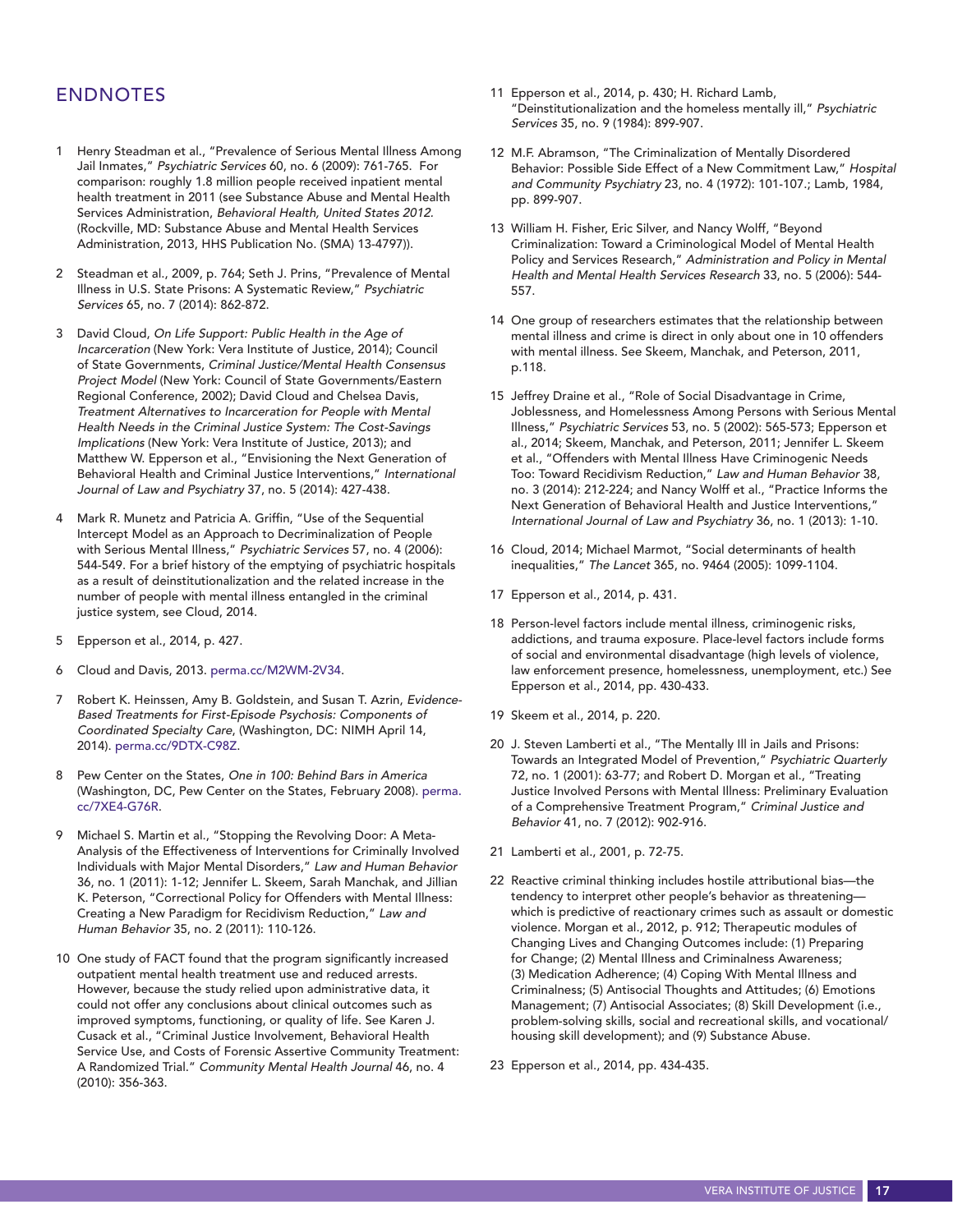- 24 Kim Hopper, "Rethinking Social Recovery in Schizophrenia: What a Capabilities Approach Might Offer," *Social Science and Medicine*  65, no. 5 (2007): 868-879.
- 25 Karen L. Kersten et al., "Recidivism Rates Among Mentally Ill Inmates: Impact of the Connecticut Offender Reentry Program," *Journal of Correctional Healthcare* 18, no. 1 (2012): 20-28; Courtenay Harding, J. Zubin, and J.S. Strauss, "Chronicity in schizophrenia: Revisited," *British Journal of Psychiatry* 161, sup. 18 (1992): 27–37.
- 26 Jaako Seikkula, Birgitta Alakare, and Jukka Aaltonen, "The comprehensive open-dialogue approach in Western Lapland: II. Long-term stability of acute psychosis outcomes in advanced community care,"Psychosis 3, no. 3 (2011): 192-204; David L. Penn, et al., "Psychosocial treatment for first-episode psychosis: a research update," *American Journal of Psychiatry* 162, no. 12, (2005): 2220-32; Megan R. Stafford, et al., "Early interventions to prevent psychosis: systematic review and meta-analysis," *BMJ* 346 (2013): f185.
- 27 Heinssen, Goldstein, and Azrin, p. 2.
- 28 Angela A. Aidala, et al., *Frequent Users Service Enhancement: New York City FUSE II Evaluation Report* (New York: Columbia University Mailman School of Public Health, 2014). [perma.cc/VU4L-QUJE](http://perma.cc/VU4L-QUJE).
- 29 This observation resonates with two of the authors' (Pope and Hopper) interviews with young men experiencing a first-episode psychosis. These young people were mandated to mental health treatment as a result of criminal justice involvement, only to discover that the mental health program's obligations left no possibilities for work.
- 30 Heinssen, Goldstein, and Azrin, 2014, p. 6.
- 31 Larry Davidson, et al., "Peer Support Among Persons with Severe Mental Illnesses: A Review of Evidence and Experience," *World Psychiatry* 11, no. 2 (2012): 123-128; Nora Jacobson, *In Recovery: The Making of Mental Health Policy* (Nashville: Vanderbilt University Press, 2004); Nora Jacobson and Dianne Greenley, "What is Recovery? A Conceptual Model and Explication," *Psychiatric Services* 52, no. 4 (2001): 482-485; Mike Slade, "The Contribution of Mental Health Services to Recovery," *Journal of Mental Health* 18, no. 5 (2009): 367-371; and Helen Spandler, Jill Anderson, Bob Sapey, eds., *Madness, Distress and the Politics of Disablement* (Bristol, England: Policy Press, 2015).
- 32 Vincent J. Felitti and Robert F. Anda, "The Relationship of Adverse Childhood Experiences to Adult Medical Disease, Psychiatric Disorders, and Sexual Behavior: Implications for Healthcare," in *The Hidden Epidemic: The Impact of Early Life Trauma on Health and Disease*, edited by Ruth Lanius, Eric Vermetten, and Clare Pain (Cambridge: Cambridge University Press, 2010); and Andrea K. Blanch, David L. Shern, and Sarah M. Steverman, *Toxic Stress, Behavioral Health, and the Next Major Era in Public Health*, (Washington, DC: Mental Health America, 2014).
- 33 Stephanie S. Covington, "Creating gender-responsive and traumainformed services for women in the justice system," *Magistrate* 70, no. 5 (2014): 2-3.
- 34 Margaret Swarbrick, "A wellness approach to mental health recovery," in *Recovery of People with Mental Illness: Philosophical and Related Perspectives*, edited by Abraham Rudnick (Oxford: Oxford University Press, 2012).
- 35 Peers and community health workers have received increased recognition in the last 10 years, but the expansion of Medicaid under the Affordable Care Act facilitates the broader development of a community health workforce. In New York State, for example, a wider range of peer support services will be billable as Home and Community Based Services (HCBS) for people enrolled in Medicaid Health and Recovery Plans (HARP). Peers in New York State can also now receive certification through the New York State Peer Specialist Certification Board. See Peers for Progress, "Opportunities for Peer Support in the Affordable Care Act," (Peers for Progress, June 2014). [perma.cc/KF4A-4HYH.](http://perma.cc/KF4A-4HYH) Hector Balcazar et al., "Community Health Workers Can Be a Public Health Force for Change in the United States: Three Actions for a New Paradigm," *American Journal of Public Health* 101, no. 12(2011): 2199, 2203; and New York State Office of Mental Health, "New York State: Health and Recovery Plan (HARP) Home and Community Based Services (HCBS) Provider Manual," (New York: NYS OMH, 2015). [perma.cc/Y6PL-](http://perma.cc/Y6PL-JB8K)[JB8K](http://perma.cc/Y6PL-JB8K).
- 36 Elizabeth Austin, Aditi Ramakrishnan, and Kim Hopper, "Embodying Recovery: A Qualitative Study of Peer Work in a Consumer-Run Service Setting," *Community Mental Health Journal* 50, no. 8 (2014): 879-885.
- 37 For information about practice standards and workforce development issues in law enforcement and mental health, see David Cloud and Chelsea Davis, *First Do No Harm: Advancing Public Health in Policing Practices* (New York: Vera Institute of Justice, 2015).
- 38 High staff turnover is a problem across the human services field. See, for example, Emily M. Woltmann, "The Role of Staff Turnover in the Implementation of Evidence-Based Practices in Mental Health Care," *Psychiatric Services* 59, no. 7 (2008): 732-737.
- 39 Leah Gogel Pope et al., "Transitioning Between Systems of Care: Missed Opportunities for Engaging Adults with Mental Illness and Criminal Justice Involvement," *Behavioral Sciences and the Law* 31 (2013): 444-456.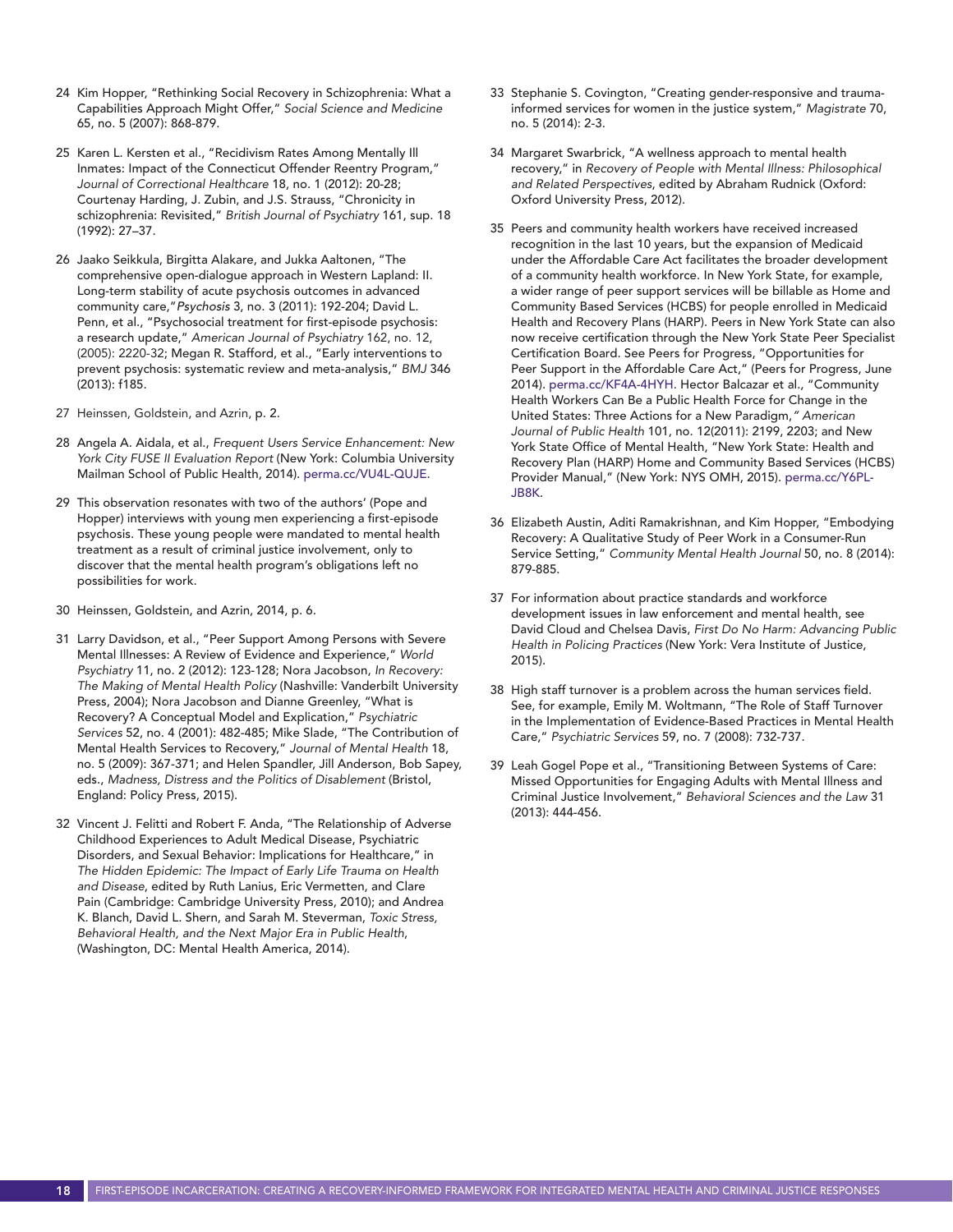# Acknowledgements

The authors would like to thank Nick Turner and Jim Parsons for their leadership and commitment to advancing the Justice Reform for Healthy Communities initiative. We would especially like to thank Mary Crowley, Susan Shah, Patricia Connelly, Erika Turner, Scarlet Neath, and J. Olson for their invaluable contributions in editing, producing, and disseminating this publication.

*About Citations:* As researchers and readers alike rely more and more on public knowledge made available through the Internet, "link rot" has become a widely acknowledged problem with creating useful and sustainable citations. To address this issue, the Vera Institute of Justice is experimenting with the use of Perma.cc (https:/[/perma.cc/](http://perma.cc/)), a service that helps scholars, journals, and courts create permanent links to the online sources cited in their work.

© Vera Institute of Justice 2016. All rights reserved.

An electronic version of this report is posted on Vera's website at www.vera.org/first-episode-incarceration.

The Vera Institute of Justice is an independent nonprofit organization that combines expertise in research, demonstration projects, and technical assistance to help leaders in government and civil society improve the systems people rely on for justice and safety. For more information, visit www.vera.org.

For more information about this report or Vera's Justice Reform for Healthy Communities initiative, contact David Cloud, senior program associate, Substance Use and Mental Health Program, at dcloud@vera.org.